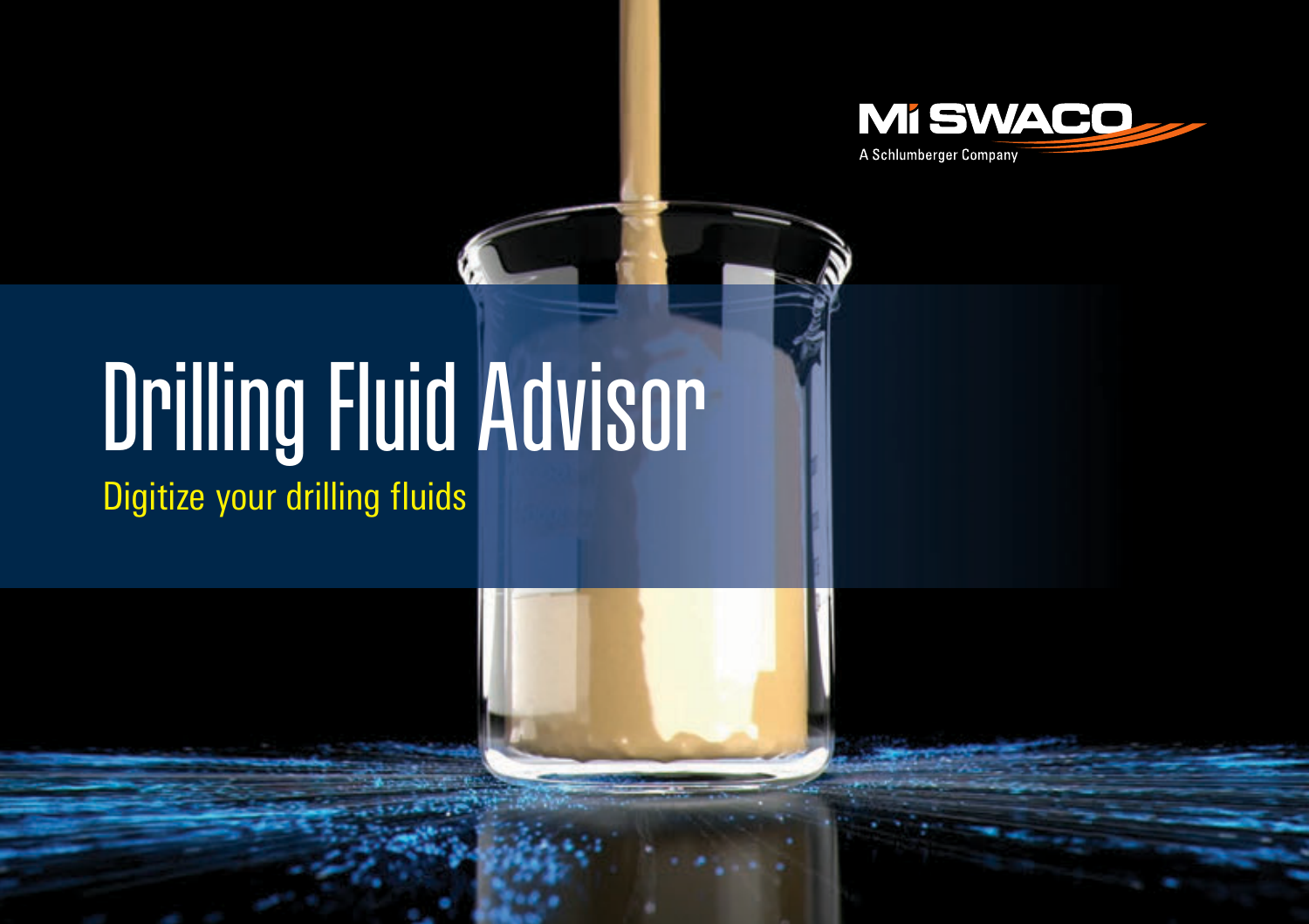### **Drilling Fluid Advisor** is an advanced software platform that brings together the rig site, optimized processes, and unprecedented collaboration with your customers.

The platform enables borderless access to expertise, data aggregation and analysis, logistical refinements, and health monitoring to improve performance downhole.

Drilling fluids are optimized with the right expertise—anytime, from anywhere, and with the right outcomes to your drilling operations.

Drilling Fluid Advisor incorporates data, measurements, analytics, and fast, secure connectivity to create automated drilling fluids advice while planning and operating a project, enabling continuous performance improvement.

#### **Benefits**

- Enhanced data improves drilling fluids management
- Advanced warning system keeps drilling fluids within planned specifications
- Borderless access to expertise helps optimize drilling outcomes

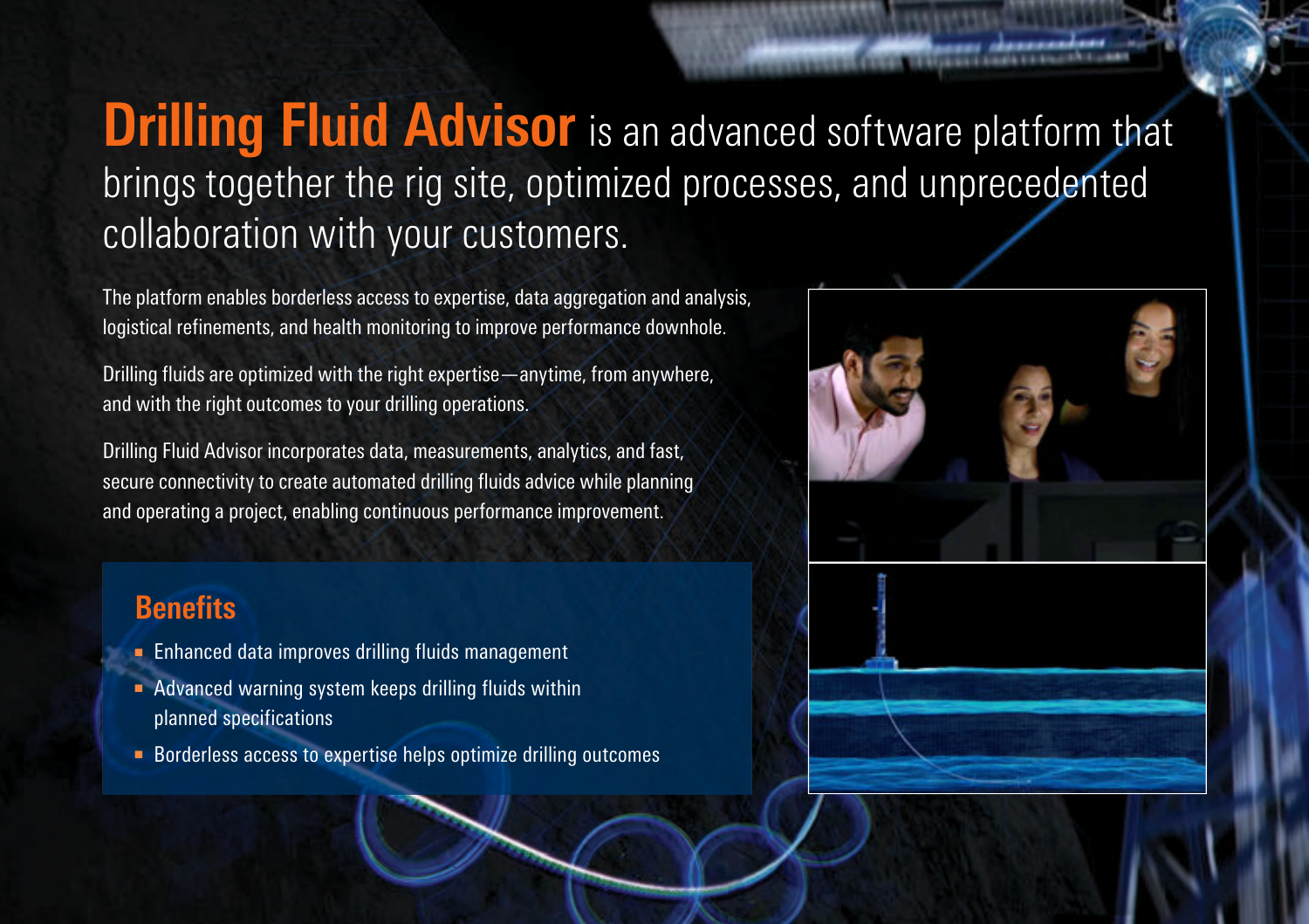#### **Capabilities**

Drilling Fluid Advisor makes real-time measurements, increasing operational versatility. **RheoProfiler\* 200** automated rheometer automates data upload, making accurate and frequent adjustments to rheology and density measured at multiple temperatures. A plug-and-play attachment to the RheoProfiler 200 rheometer takes measurements including pH, oil/water ratio, solids content, and electrical stability and digitally transmits the data to a cloud environment. You can customize an electronic drilling recorder display measurement dashboard and alarms and export data.

#### **Operate**

Throughout operation, the platform

- automates measurement
- recommends fluid
- connects rig systems
- increases data frequency
- increases data accuracy
- performs live KPI analysis
- visualizes the well.

#### **Record**

With live data, you can

- see planned vs. actual data
- view data tenant options
- correlate data
- access data efficiently.

#### **Learn**

Quality data capture optimizes planning for future wells, enabling you to

- compare performances
- see offset well trend updates
- view measurement details
- refine algorithms
- review KPI.